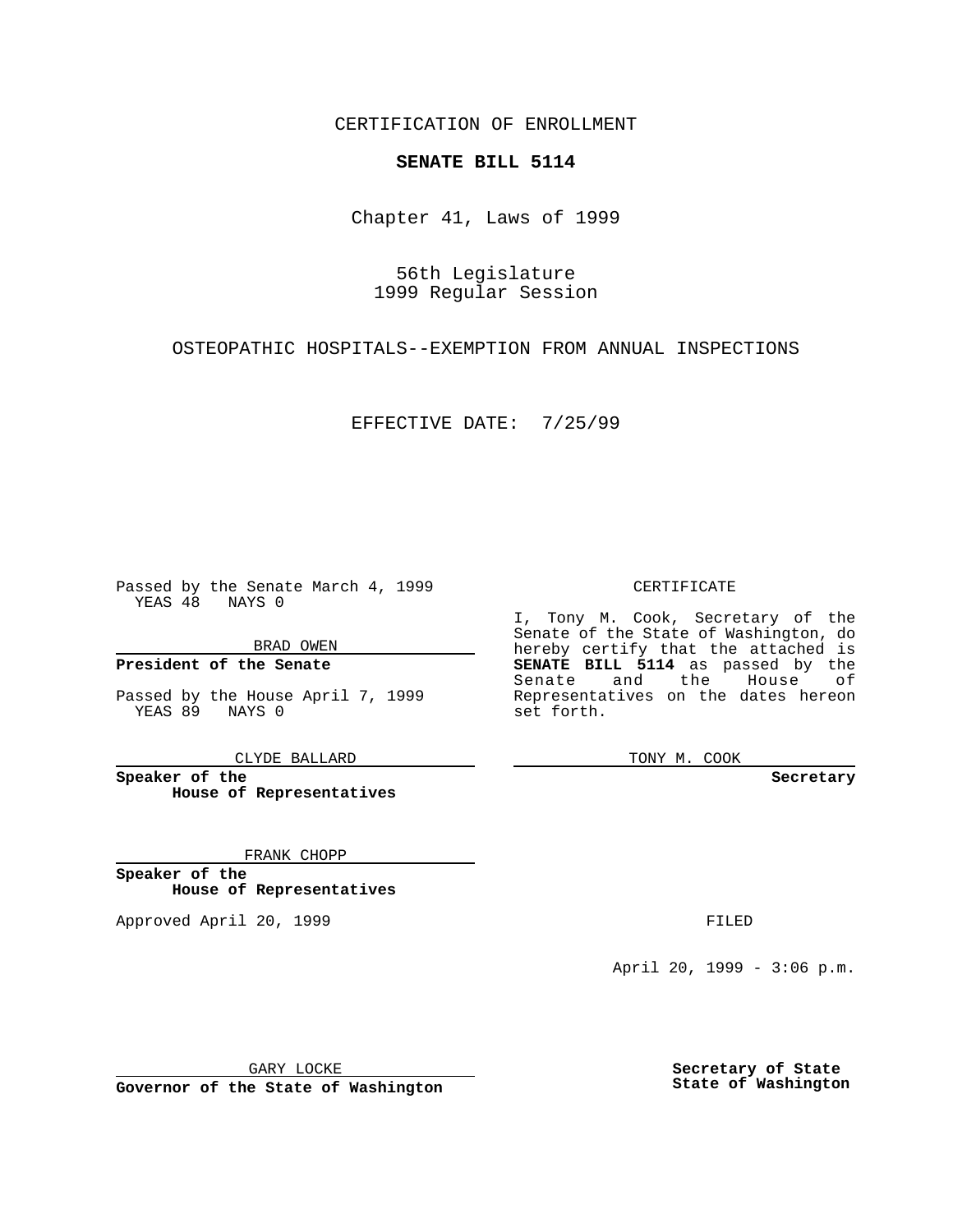## **SENATE BILL 5114** \_\_\_\_\_\_\_\_\_\_\_\_\_\_\_\_\_\_\_\_\_\_\_\_\_\_\_\_\_\_\_\_\_\_\_\_\_\_\_\_\_\_\_\_\_\_\_

\_\_\_\_\_\_\_\_\_\_\_\_\_\_\_\_\_\_\_\_\_\_\_\_\_\_\_\_\_\_\_\_\_\_\_\_\_\_\_\_\_\_\_\_\_\_\_

Passed Legislature - 1999 Regular Session

**State of Washington 56th Legislature 1999 Regular Session**

**By** Senators Honeyford, Thibaudeau and Deccio

Read first time 01/13/1999. Referred to Committee on Health & Long Term Care.

1 AN ACT Relating to an exemption from annual inspections for 2 hospitals accredited by the American osteopathic association; and 3 amending RCW 70.41.122.

4 BE IT ENACTED BY THE LEGISLATURE OF THE STATE OF WASHINGTON:

5 **Sec. 1.** RCW 70.41.122 and 1995 c 282 s 6 are each amended to read 6 as follows:

 Notwithstanding RCW 70.41.120, a hospital accredited by the joint 8 commission on the accreditation of health care organizations or the American osteopathic association is not subject to the annual inspection provided for in RCW 70.41.120 if:

11 (1) The department determines that the applicable survey standards 12 of the joint commission on the accreditation of health care 13 organizations or the American osteopathic association are substantially 14 equivalent to its own;

15 (2) It has been inspected by the joint commission on the 16 accreditation of health care organizations or the American osteopathic 17 association within the previous twelve months; and

 (3) The department receives directly from the joint commission on the accreditation of health care organizations, the American osteopathic association, or the hospital itself copies of the survey reports prepared by the joint commission on the accreditation of health